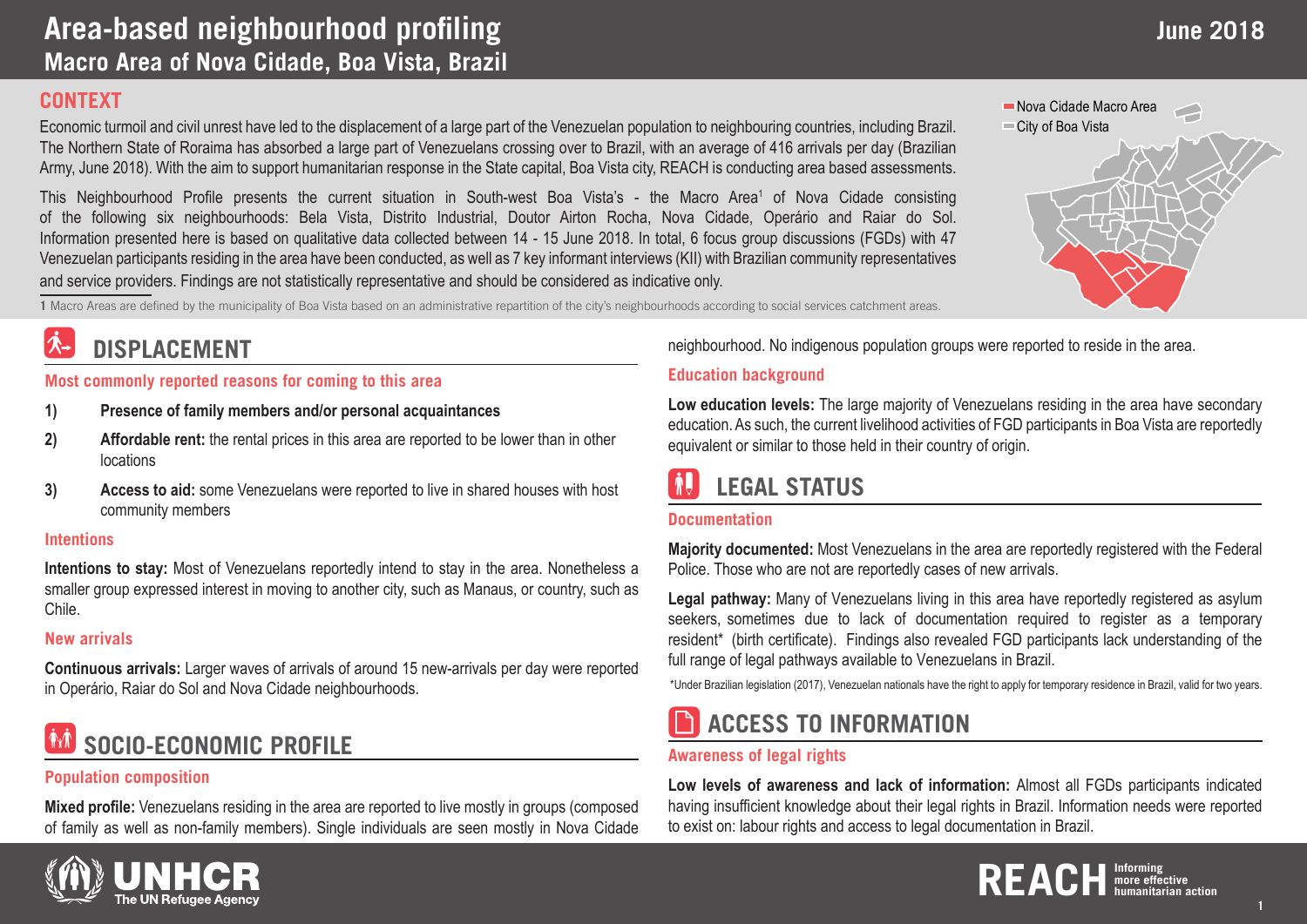### **Sources of information**

Word of mouth with personal acquaintances, Internet accessed via public Wi-Fi connection and religious entities were reported as main information sources.

# **PEACEFUL COEXISTENCE**

### **Main trends**

The large majority of FGD participants qualified their relations with the host community as good, with reported cases of spontaneous donations done by locals. Brazilian key informants (KIs) confirmed the overall cordial relationship between both communities, but reported a change in local residents' attitudes since the influx of Venezuelan nationals, particularly in regard to the use of public spaces.

### **Reported tension factors**

A minority of FGD participants reported perceiving a sense of distrust of host community towards Venezuelans. Host community members reported a growing competition for job vacancies and health services between the two communities.

# **LIVELIHOODS**

### **Employment**

| Access to job opportunities:                                                     | Limited                                                                                      |
|----------------------------------------------------------------------------------|----------------------------------------------------------------------------------------------|
| <b>Commonly reported reasons limiting</b><br>access to formal job opportunities: | Language barriers, lack of documentation,<br>perceived discrimination and limited job offers |
| <b>Common source of livelihood:</b>                                              | Employment in informal sector on daily basis.                                                |
| Common sector of employment (male):                                              | Construction and agriculture                                                                 |
| Common sector of employment (female):                                            | Service provision, such as cleaning, manicure<br>and recycling                               |
| <b>Professional aspirations:</b>                                                 | Wages and working hours adjusted to local<br>labour legislation                              |

# **ACCESS TO SERVICES AND AID**

### **Reported access to the following services:**

| <b>Service type</b>                                               | Level of access * | <b>Additional details</b>                                                                                                                                                                                                                                                                                                                                                 |  |
|-------------------------------------------------------------------|-------------------|---------------------------------------------------------------------------------------------------------------------------------------------------------------------------------------------------------------------------------------------------------------------------------------------------------------------------------------------------------------------------|--|
| Education                                                         |                   | reportedly<br>Venezuelans<br>have<br>access<br>tο<br>educational services, although confronted with<br>difficulties to enroll in schools, such as the lack of<br>vacancies and needed documentation. Education<br>service providers also reported on challanges<br>faced by the staff of schools in which Venezuelan<br>students are enrolled, such as language barriers. |  |
| Healthcare                                                        |                   | According to FGD participants, health units are<br>fully accessible in this macro area and services<br>are of good quality. However, according to KIs,<br>the access of host community to health services<br>has declined over the previous months due to the<br>increase in service demand.                                                                              |  |
| Humanitarian aid                                                  |                   | A significant aid network was reported to exist in<br>the area led mostly by host community members.<br>They were reported to support Venezuelans with<br>food and non-food item distribution as well as<br>housing.                                                                                                                                                      |  |
| * Level of access to services: Cood<br>Moderate<br><b>Limited</b> |                   |                                                                                                                                                                                                                                                                                                                                                                           |  |

# **VULNERABILITY**

| <b>Reported instances of child labour:</b>                      | - NO |
|-----------------------------------------------------------------|------|
| Reported instances of unaccompanied and separated minors:       | - NO |
| Reported instances of security incidents within host community: | NO.  |

**Reported risk activities:** Stonemasons and weeders reported having to work without safety equipment. Women working with service provision (cleaning) reported sexual harassment as a risk they are confronted with. Other risks mentioned include the non-payment of agreed-upon salaries by employers.